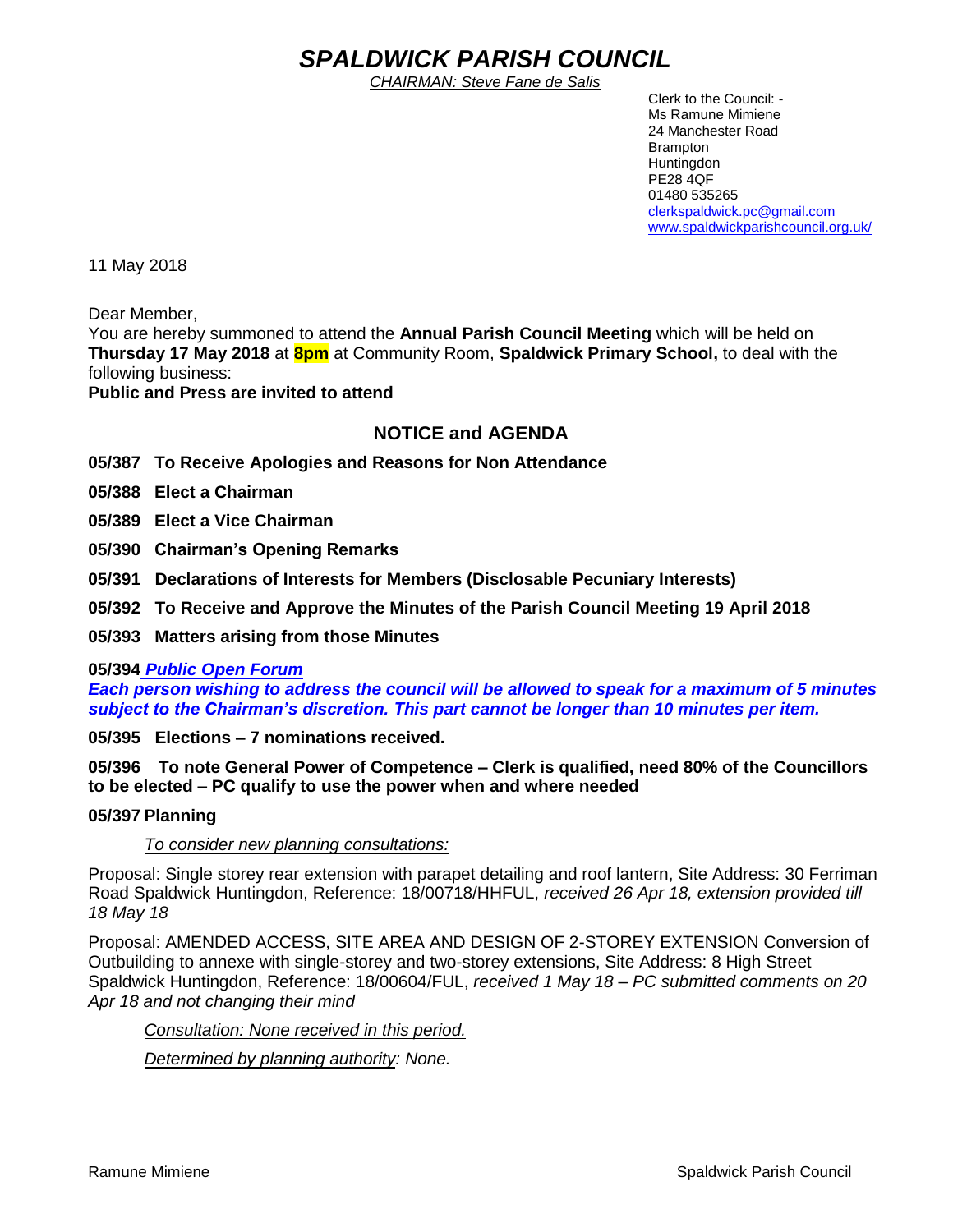#### **05/398 Finance**

05/398.1 To Approve Year End accounts and AGAR:

05/398.1.1 To sign the Certificate of Exemption

05/398.1.2 To Approve AGAR Part 1 – Annual Governance Statement 2017/18

05/398.1.3 To Approve AGAR Part 2 – Accounting Statements 2017/18

05/398.1.4 To Note Internal Auditor's report and checklist

05/398.2 To approve Year End accounts: Bank Reconciliation, Cashbook, I & E report up to 31 Mar 18

05/398.3 Outcome re: Internet banking, Cllr G Smith

05/398.4 To Consider CIL Spending

05/398.5 Expenditure for approval 17 May 18:

| <b>Date</b> | <b>Cheque</b><br>No. | <b>Payee and Description</b>                                                                                                             | Amount  |
|-------------|----------------------|------------------------------------------------------------------------------------------------------------------------------------------|---------|
| 17 May 18   | 760                  | R Mimiene, Clerk wages May 18                                                                                                            | £186.88 |
| 17 May 18   | 761                  | HMRC: tax deductions from Clerk's May 18 wages £29.40. Payment to be<br>submitted HMRC is £17.08 (due to overpayment in 2017/18)         | £17.08  |
| 17 May 18   | 762                  | R Mimiene, Expenses on running cost of PC May 18 (mileage £10.80,<br>envelopes £1.20, parking £0.80 and 1 x 1 <sup>st</sup> class stamp) | £16.35  |
| 17 May 18   | 763                  | CAPALC membership renewal 2018/19 (does not include GDPR cover)                                                                          | 232.08  |
|             |                      | Total:                                                                                                                                   | £452.39 |

## **05/399 Update regarding signage on A14 for no HGV's at Spaldwick Service Area, update**

**05/400 A new General Data Protection Regulation (GDPR)** - Personal Data Audit Questionnaire carried. To approve Policy Documents, Consent Forms, Privacy Notice, - *templates circulated to full PC prior to the meeting*

#### **05/401 To approve new Model of Standing Orders issued in Apr 2018 which includes GDPR**

#### **05/402 Assets – Provision/Maintenance**

05/402.1 Grass cutting season 2018: to consider 3 quotes for grass cutting in the village. To approve the best quote (the current contractor informed PC that he will not be carrying grass cutting after May 2018)

05/402.2 Play Area and Communal Area hedge cutting, outcome

05/402.3 Monthly Ferriman Road Play Area's Inspection

05/402.4 War Memorial, further update by Cllr G Smith

05/402.5 Proposals to reinstate chevron boards which were removed in 2017. Location: Thrapston Road junction to the Little Cote on the bend.

05/402.6 Streetlights

## **05/403 Highways, footpaths, byways, gritting bin, trees, etc**

05/403.1 Off road motorcycles

**05/404 To discuss the state of Village Sign,** update by Cllr R Johnson

#### **05/405 To discuss the ownership of the Community Room and the running cost**

## **05/406 Community Highways Volunteering Scheme and Community Flood Group,** update from Cllr Harriman

#### **05/407 Good Neighbours Scheme for Spaldwick,** Cllr M Robinson